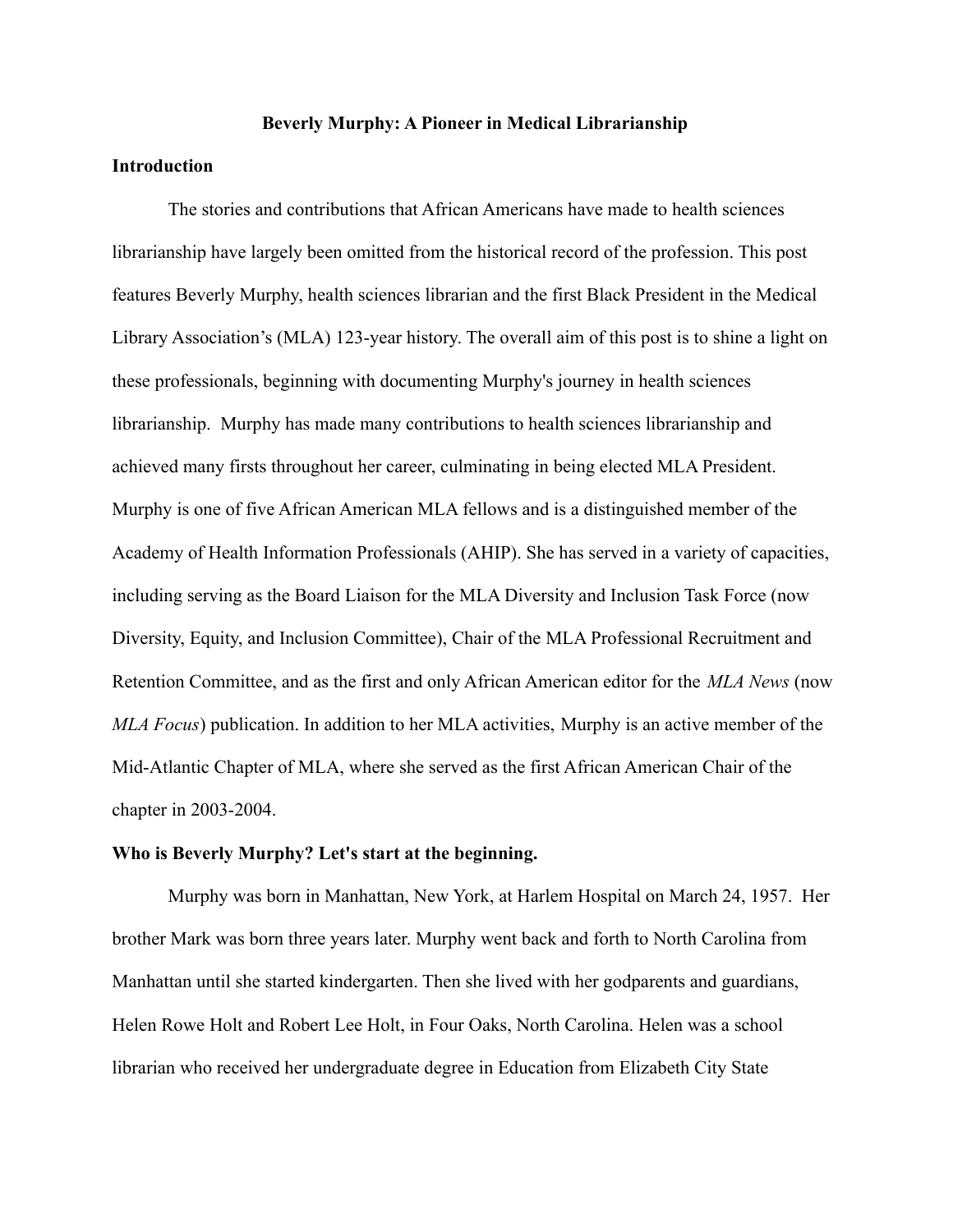University and her Library degree from Columbia University. She also completed coursework at Shaw University and North Carolina Central University. Robert Holt was a school principal at Forest Hills High School, which served students in grades one through twelve. Murphy was an excellent student who skipped a grade (based on an aptitude test) and took accelerated courses in high school. Starting in second grade, Murphy enjoyed cheerleading, for which she won Ms. East Coast Cheerleader and Best Cheerleader at the East Coast Cheerleading camp at Methodist College in 1973. More than 450 cheerleaders attended from Maine to Florida, and she won the individual competition among forty-three contestants. After returning from the camp and taking the lead on reinforcing and teaching the routines, Murphy was told to perform on the back row with another African American cheerleader during a school performance. She decided not to perform, and her godparents supported this decision. She was invited to return the following year to be an assistant counselor at the camp but declined the invitation. This action spoke to Murphy's ability to advocate for herself even at a young age.

In 1974, Murphy began attending North Carolina Central University (NCCU) in Durham, North Carolina, majoring in biology with a minor in chemistry. Her dream was to work in the crime lab for the Federal Bureau of Investigation (FBI), but that changed when she discovered that she had to become an FBI agent first. This information led Murphy to pivot her career aspiration towards becoming a researcher. She received a scholarship from the National Science Foundation (NSF) to complete her graduate studies in biology. Murphy was also interested in dentistry but decided against it after attending a summer program for minorities at the University of North Carolina at Chapel Hill.

Murphy graduated Magna Cum Laude from NCCU in 1978. One of her accomplishments at NCCU was making the Dean's list all four years as an undergraduate. She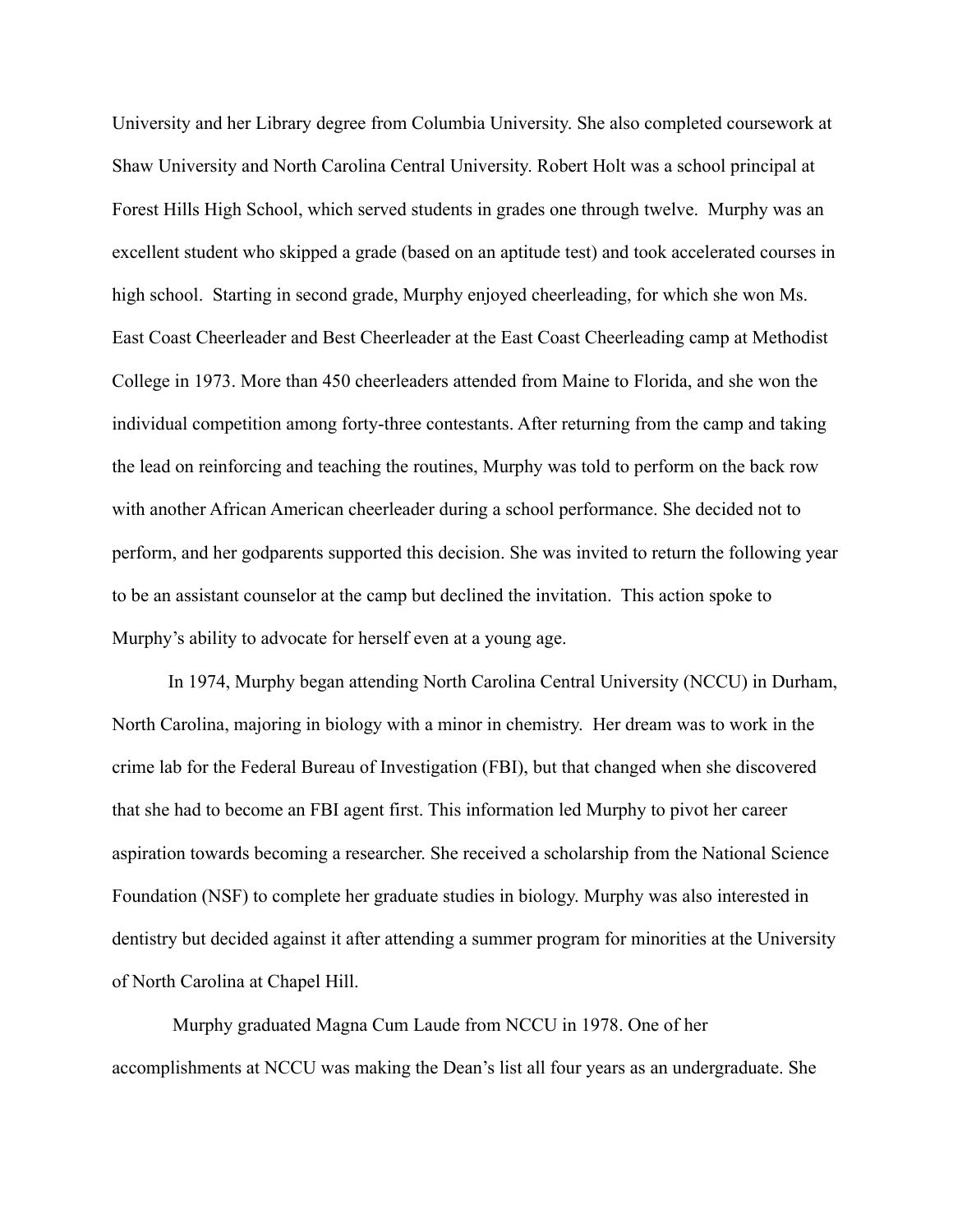received the National PanHellenic Council Grade Point Average Award. Murphy was admitted to Alpha Kappa Mu Honor Society and Beta Kappa Chi National Scientific Honorary Society.

Murphy met librarian Octavia Cabey, who worked at Dow Chemical Company, during a career fair at NCCU. Meeting Cabey, who had a similar background as Murphy, led Murphy to consider pursuing a degree in librarianship. As a result, she was awarded a full-tuition scholarship by Dow Chemical Company to complete the Masters in Library Science (MLS). In 1979, she spent the summer in Michigan completing an internship at Dow Chemical Company. After the internship, Murphy returned to NCCU to complete her graduate studies, where she earned an American Library Association (ALA) accredited MLS in 1981.

## **Librarianship**

When asked why she chose librarianship, Murphy stated, "the draw came as a result of a need at the time."<sup>1</sup> She was not drawn to librarianship even though her godmother was a librarian; this made Murphy "anti-library."<sup>2</sup> Even though Murphy did not intentionally want to be a librarian, it turns out that librarianship needed her.

In January 1981, Murphy was recruited for her first librarian role at the Science/Technology Information Center, University of Virginia (UVA), leading the Technical Services group. At the time, UVA employed Murphy and one other Black librarian. Murphy was proud that she could expand on her Master's thesis paper, for which she won a research award. In 1981, she was awarded a Special Libraries Paper Award for a Masters research paper, "*Using Instructional Materials to Educate Patients in the Doctor's Office: An Examination of Six Programs in Charlottesville, Virginia*." The research study investigated the use of audio-visual materials in the doctor's office.

<sup>1</sup> Beverly Murphy, interview, May 21, 2021.

<sup>2</sup> Beverly Murphy, interview, May 21, 2021.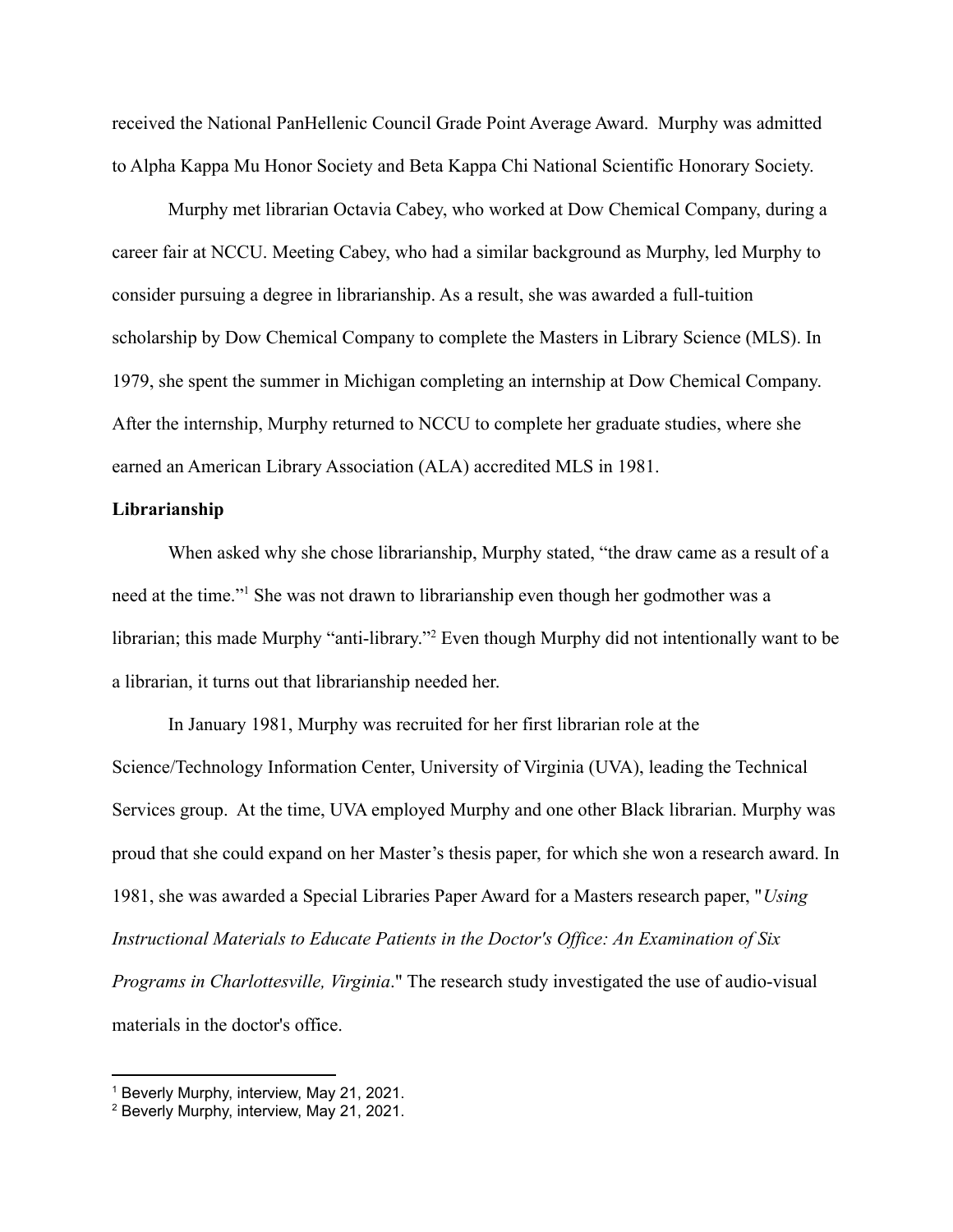In July 1983, Murphy moved back to Durham, North Carolina, and was offered a job at the *Herald Sun Newspaper* library as a part-time library assistant. She was responsible for marking and booking the evening edition of the paper. One of her colleagues at the *Herald Sun Newspaper* told her of a position at Duke University. In August 1983, Murphy was hired at Duke Medical Center Library and Archives to work while a librarian was on maternity leave. She worked both jobs until she was hired full-time at Duke when the librarian decided not to return.

Murphy began her career at Duke Medical Center Library & Archives in the role of Reference Librarian and then became User Education Coordinator from 1988 to 1992. In this role, Murphy's primary responsibilities included coordination at all levels of activities designed to educate individuals or groups of library clientele via user orientation as well as formalized education programs for specific subjects or disciplines. These activities included teaching classes, performing tours, and preparing and distributing various types of user education documentation. This also included instruction in online end-user products, particularly the self-service CD PLUS MEDLINE System provided by the Medical Center Library. Additional responsibilities included providing general medical reference services, including coverage of the Information Desk, and online searching of MEDLINE and other CD PLUS, NLM, BRS, and DIALOG databases. In addition, Murphy assisted the Local Area Network (LAN) supervisor and served as a backup when necessary. Other responsibilities were selecting for the reference collection, calculating monthly online searching expenses, and processing monthly bills and interdepartmental request invoices. Lastly, she assisted the Director as needed in the administration of specific activities associated with the efficient operation of the Reference Department and Online Services.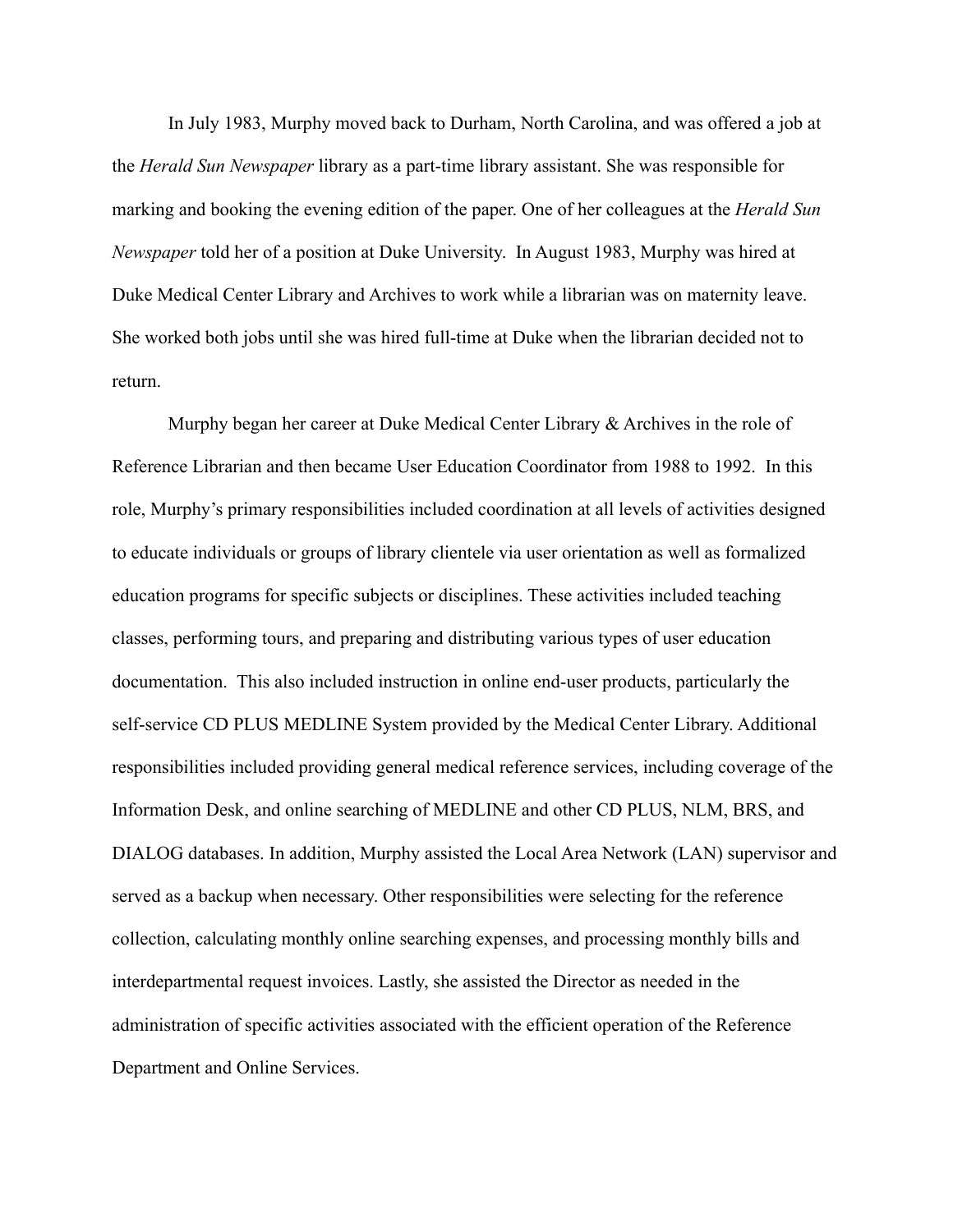Then she was promoted to Head of Reference Services, where she oversaw user education, interlibrary loan, and online services, including mediated and self-service computerized searching from 1992 to 1996. In this role, she supervised and directed the reference activities of six librarians and one library assistant and the Interlibrary Loan (ILL) activities of one senior library assistant, two library assistants, one library clerk, and several student assistants.

In 1996, she was promoted to her current role as the Assistant Director of Communications and Web Content Management. In this role, she coordinates, edits, and creates content for the library's newsletter and other communication methods. Murphy is responsible for the overall design, content, and digital presence of the library's website. She assists in implementing survey and assessment tools. She was involved in planning the library communications strategy for the Duke Health community, including marketing materials and special promotional events. In addition, she works as a primary partner in setting and achieving the goals of the Medical Center Library and Archives, serving as a member of the Library's planning and management groups. In 2013, she also became the DUHS Hospital Nursing Liaison and Watts College of Nursing Liaison, supporting faculty, staff, and students. She is responsible for teaching and assisting nurses with their research needs for publication, quality improvement, performance evaluation, and graduate residency. Also, she promotes evidence-based practice for nurses and nursing students through instruction, research consultation, literature searching, web-based guides and tutorials, poster/paper presentations, collection development, and user assistance in locating accurate and timely information for education, research, and patient care.

One of the critical components of medical librarianship is creating scholarship and lifelong learning through professional development. Through collaboration with her colleagues,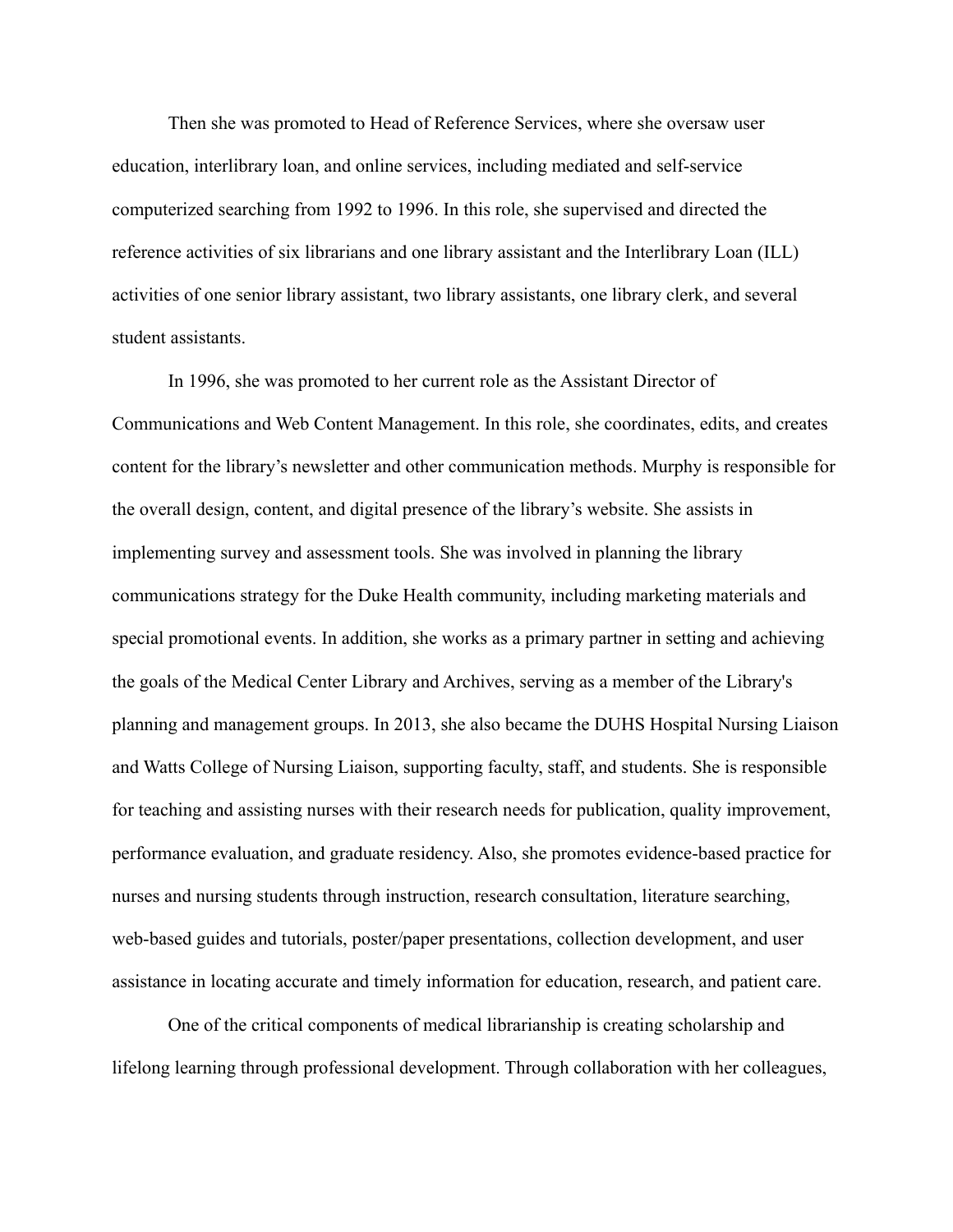she has demonstrated her value in medical librarianship through her scholarship. A list of Murphy's scholarly output is available on the Duke University Medical Center Library and Archives website. <sup>3</sup>

When asked about the role of mentorship in her life, Murphy is grateful for the many individuals who supported and influenced her, particularly those who helped her advance her career in librarianship, especially in the early years. Individuals like Didi Pancake and Octavia Cabey were some of the people that motivated Murphy to continue in special librarianship. Listed below are additional people who made a difference in Murphy's career. 4

- Warren Bird, former director of Duke University Medical Center Library, welcomed her, piqued her interest in information technology, and taught her what he knew.
- Susie Corbett Speer was the first person that asked her to be on a committee for the Mid-Atlantic Chapter of the Medical Library Association (MAC-MLA).
- Diane McKenzie had a mothering spirit and was always supportive of her.
- Jane Trumbuill was most supportive of her as a fellow librarian and coworker. Jane was trying to be inclusive in an environment that was not.
- Patricia Hammond helped her transition to become treasurer of MAC-MLA.
- Jonathan Lord was editor of the MAC *[Messages Newsletter](https://macmla.org/blog/) (now a Blog)* and was always supportive of Murphy beyond her transition to MAC Messages editor.
- Jean Demas was the *MLA News* Editor before Beverly took over the role. She was a diversity champion and encouraged Murphy to take the role.

Murphy is still in contact with many of these earlier supporters to this day.

<sup>&</sup>lt;sup>3</sup> Duke University Medical Center Library and Archives, n.d.

<sup>4</sup> Beverly Murphy, interview, May 21, 2021.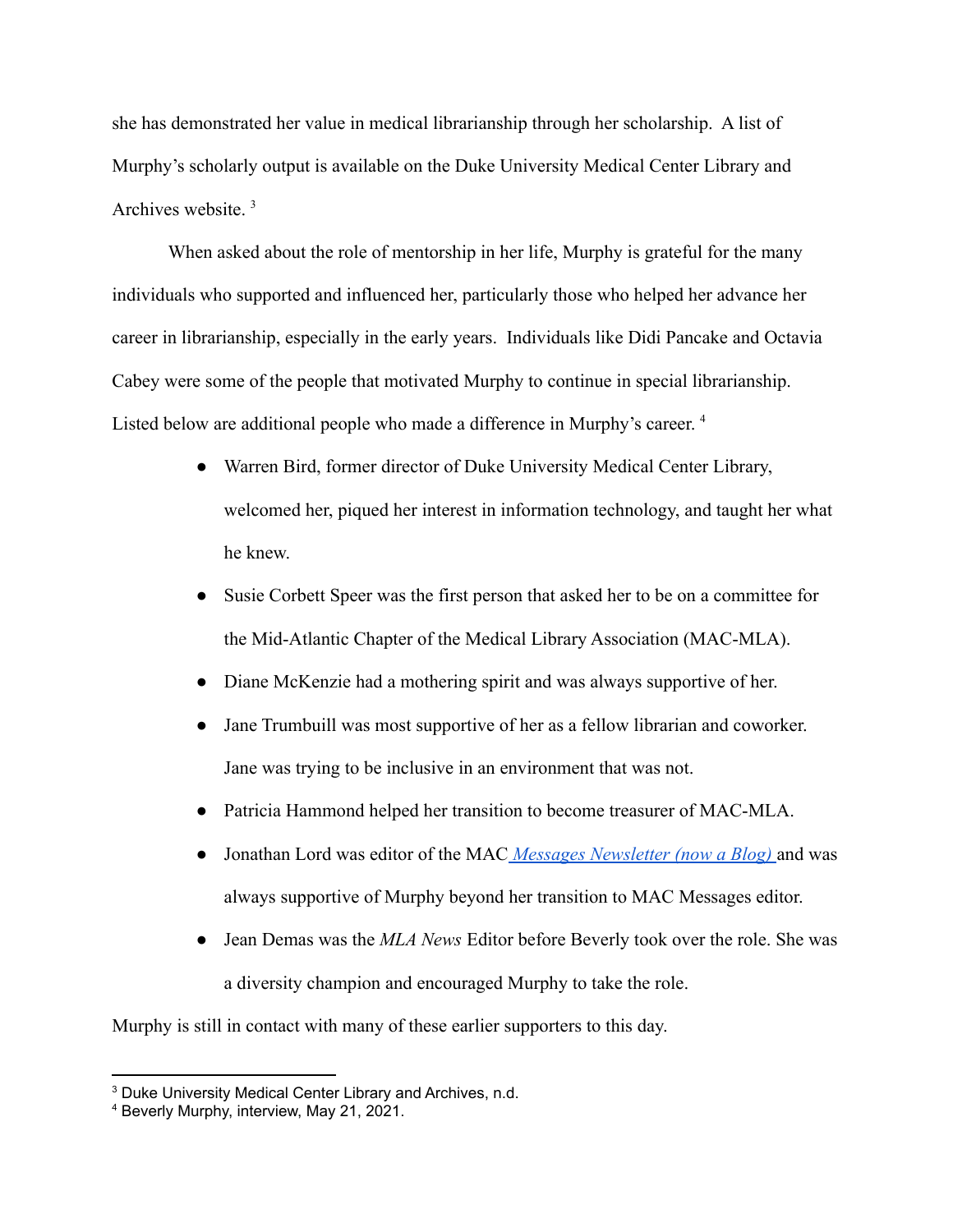Murphy began her career in medical librarianship when there were few Black librarians in the field, so very few of her mentors looked like her. The lack of Black librarian mentors during her early years in the profession motivated her passion for mentorship. She has been an outstanding mentor, role model, sponsor, and champion for countless health sciences librarians, especially Black librarians. She sees mentorship as a two-way street, noting that she learns just as much from those she has mentored.

Murphy is a Black Librarian in a profession that is predominantly white.<sup>5</sup> Capturing her experience is key to this blog post. Murphy was micro-aggressed and marginalized by a previous director. Despite this experience, she thrived during that time. For years, she has been the only librarian of color or one of few librarians of color in the library where she has worked for 38 years, which has been challenging, difficult, hurtful, and painful. At times she has felt alone due to the lack of support. Murphy has felt like an alien in her own country and within the library where she works due to being a person of color. When she first came to the library, one painful memory that Murphy had was when someone moved to the side of the hall to avoid touching her. Murphy continues to deal with microagressions in the workplace.

On the other side of being a Black librarian, seeing positivity and success amongst Black librarians brings her joy. Despite many challenges, she was the first Black librarian in the reference department. She noted that being the first in any area is challenging but can be positive in terms of progress. Murphy thinks that there is a misconception that a person must be in an official leadership role in librarianship to make things happen for Black librarians. Like turning lemons into lemonade, there are always good moments to be celebrated.

### **Accomplishments**

<sup>5</sup> JJ Pionke, "Medical Library Association Diversity and Inclusion Task Force 2019 Survey Report," *Journal of the Medical Library Association* 108, no. 3 (July 2020): 504, <https://doi.org/10.5195/jmla.2020.948>.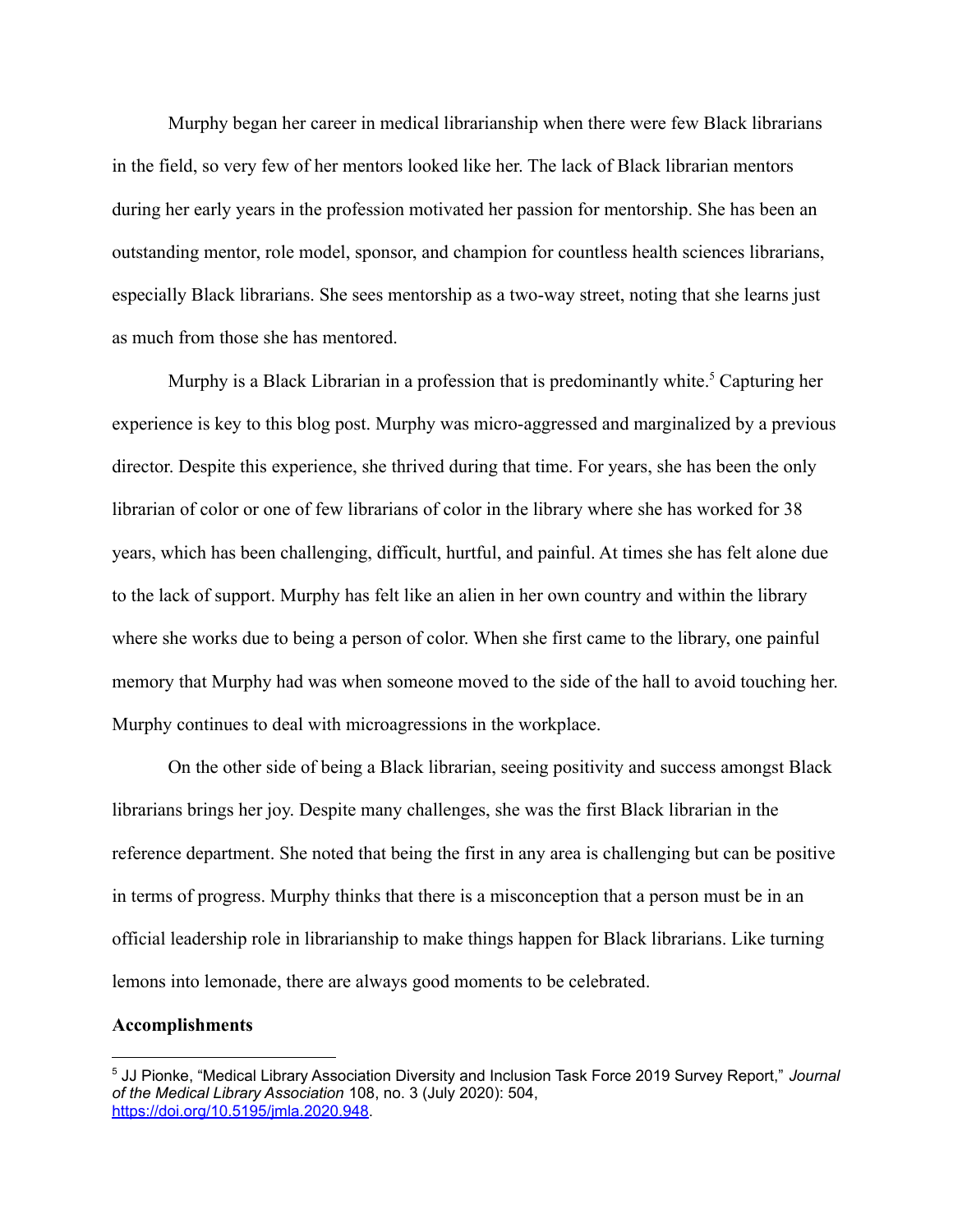Murphy is a trailblazer in health sciences librarianship. Several firsts typify her career. She was the first African American to serve as Medical Library Association (MLA) President, MLA News Editor, and Mid-Atlantic Chapter (MAC/MLA) Chair. Her journey as a health sciences librarian has laid the foundation for Black librarians coming behind her and those walking beside her. Her influence has been felt at the local, regional, and national levels through membership in the Medical Library Association (MLA), the Mid-Atlantic Chapter of MLA, and the Association of North Carolina Health and Sciences Libraries (ANCHASL).

As a MAC member, she was the first African American recipient of two chapter awards: including the Marguerite Abel Service Recognition Award in 1998 and the MAC Librarian of the Year (now the Award for Professional Excellence by a Health Sciences Librarian) in 2005. In addition, Murphy began a three-year term as the chapter's first African American Chair-Elect in October 2002 and served as Chair (2003-2004) and Past Chair (2004-2005).

Murphy has also made her mark nationally as a long-time member of MLA. With her MLA colleagues, she co-founded the African American Medical Librarians Alliance (AAMLA) in 1992 at the Association's meeting in Vancouver, Canada, with the aim of ensuring that the interests, perspectives, and experiences of MLA African American members were seen, heard, and included. As a founding member of AAMLA, she helped pave the way for African American librarians during a time when MLA was not working towards inclusive excellence and when leadership opportunities for African American librarians were limited. One of AAMLA's key drivers is to develop a strategy for helping African American librarians to assume leadership roles within MLA. A fruit of this labor was Murphy's appointment to the position of *MLA News* editor in 2000, becoming the first and only African American to hold this role to date. Under her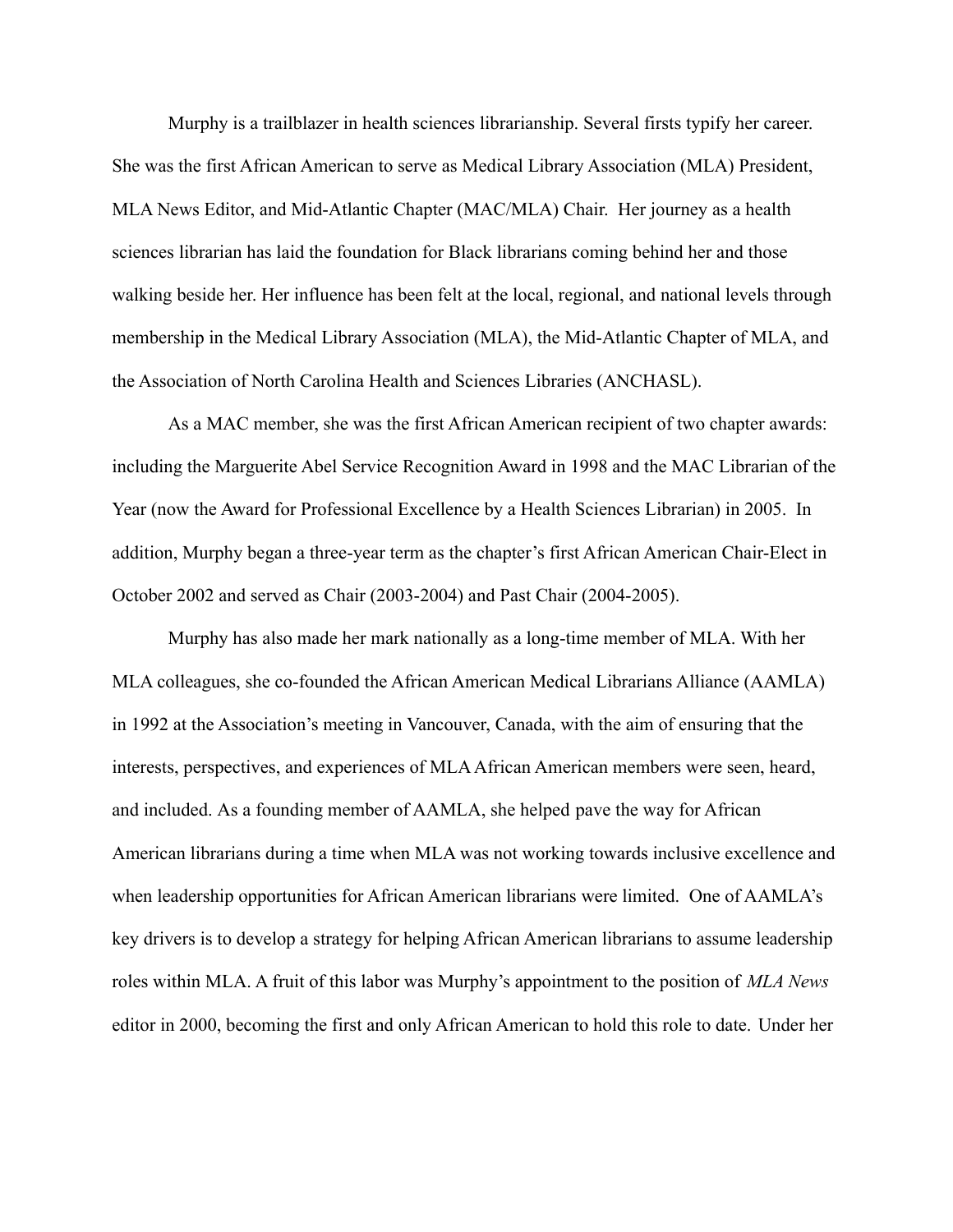leadership, the *MLA News* introduced several new columns. As an editor, she was instrumental in launching the online edition of the newsletter*.*

Of all her service to MLA, the most prestigious role was being elected the Association's first African American president in 2016. She began a three-year term as President-Elect (2017-2018), President (2018-2019), and Past President (2019-2020). As president-elect, she appointed the first African American co-chairs of MLA'S National Program Committee. Finally, in 2021 she was awarded MLA's highest professional distinction, the Marcia C. Noyes Award. The Noyes award recognizes "a career that has resulted in lasting, outstanding contributions to medical librarianship. The award considers sustained and notable achievement in at least one area of activity cited in the Medical Library Association (MLA) mission and distinguished service and leadership in health sciences librarianship." Again, she is the first African American awardee. As a long-term member of both MAC and MLA, Murphy works diligently to make the experience of participating in both groups better for all members.

#### **Looking ahead**

When asked about the future of librarianship, Murphy excitedly shared a multifaceted vision focused on people. As an advocate for diversity, equity, and inclusion, Murphy is passionate about cultivating spaces that support belonging. Her hope for librarianship is that our future state resembles that of a rainbow bursting with color. In particular, she hopes that the profession will become so diverse that we no longer must strive for diversity because we will be just that. She envisions a room full of butterflies at different stages on the metamorphosis continuum, evolving to become beautiful beings. She enjoys watching the members who are walking beside her fly. Always a mentor, she offers the following words of wisdom: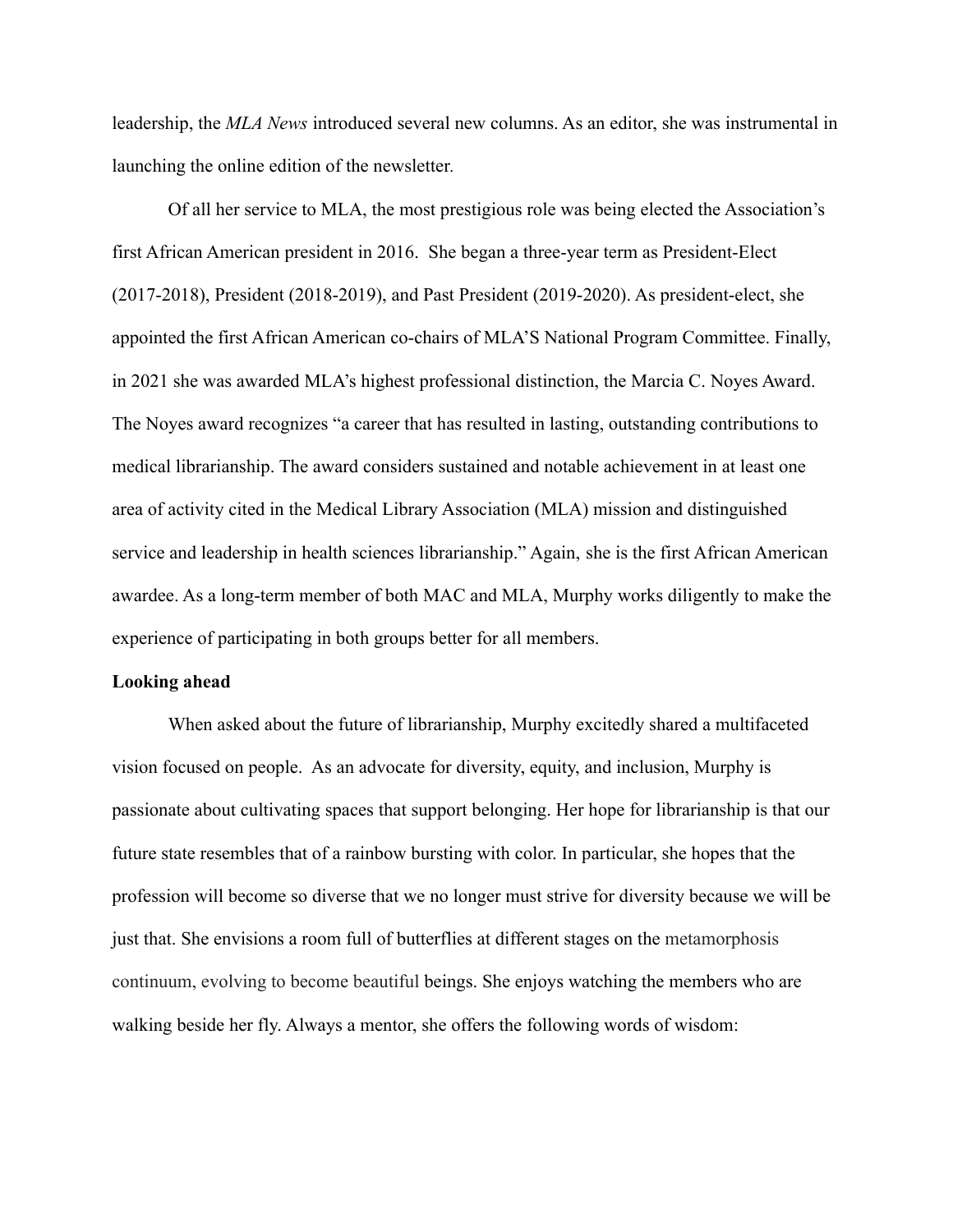- 1. Keep an open heart (remaining open to each other and celebrating our diversity) and an open mind (being receptive to ongoing changes in our profession and in ourselves. Learn all you can, beyond what you are hired to do, and do your homework. If you take a CE course, go back to your institution and put what you learned into action. Make the best of your learning opportunities.
- 2. Always give back. The best way to receive is to give.
- 3. Use the network around you. Ask for help when you need it.
- 4. Work to become a better leader every day.
- 5. Learn everything you can about leadership principles and apply them when given the right circumstances.
- 6. Practice humility.
- 7. Do not be afraid to take risks but listen and learn from every angle and expect the unexpected.
- 8. You do not have to be at the top of the food chain to be an effective leader, but you should be at the top of your game to effect change.
- 9. Be an example people want to follow
- 10. Engage those around you and help them shine.
- 11. Be accountable, honest, and transparent. <sup>6</sup>

In conclusion, Murphy likes seeing people succeed, like when they finish a project or learn a lesson from a challenging opportunity. Murphy stated, "there is always room for learning."<sup>7</sup> Success for everyone is different, so she suggests that people look at their own benchmarks and not use what others are doing to measure their success. Things of the heart

<sup>6</sup> Beverly Murphy, interview, May 21, 2021.

<sup>7</sup>Beverly Murphy, interview, May 21, 2021.